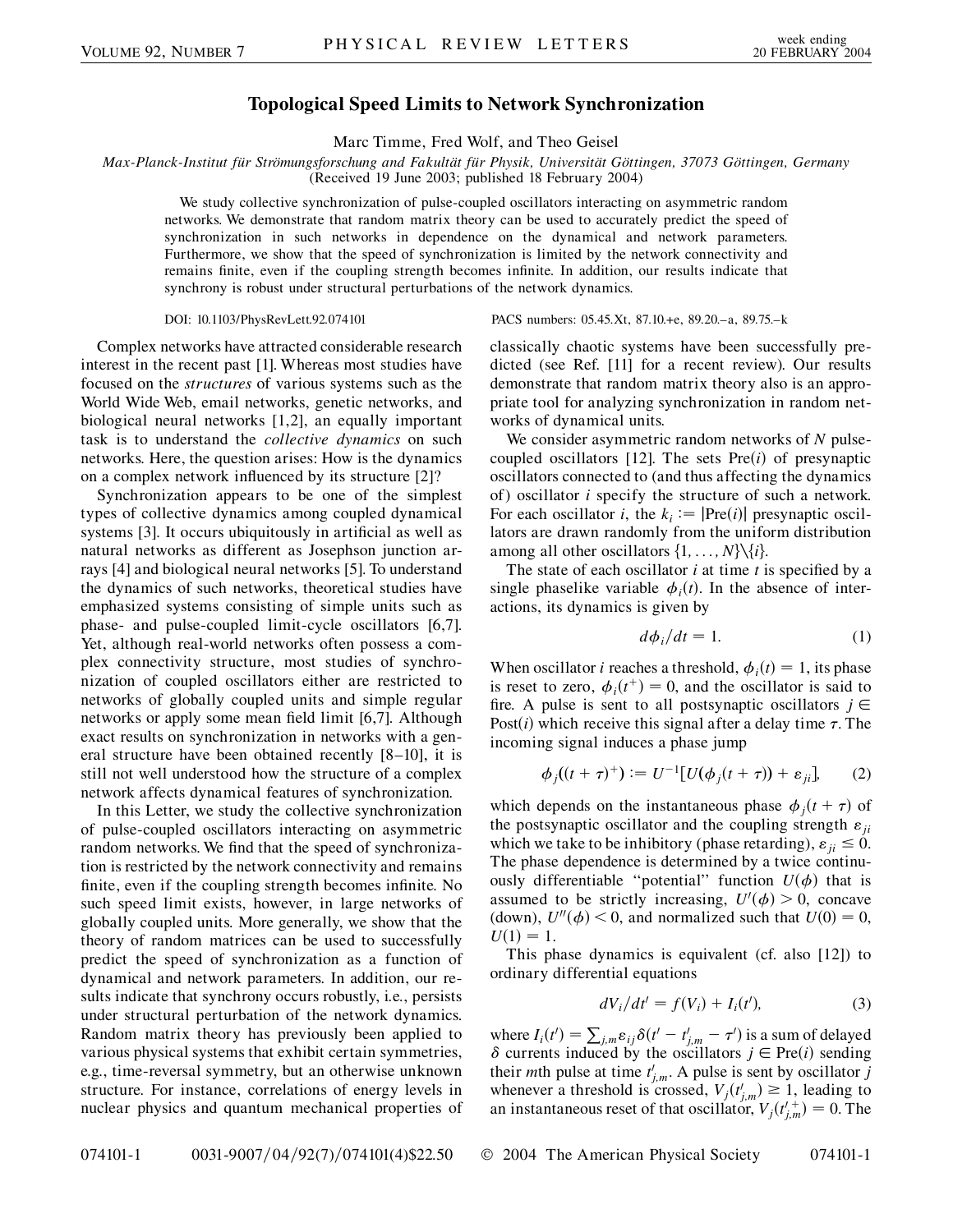positive function  $f(V) > 0$  yields a free  $(I_i \equiv 0)$  solution  $V(t') = V(t' + T_0)$  of intrinsic period  $T_0$ . The above function *U* is related to this solution via

$$
U(\phi) := V(\phi T_0),\tag{4}
$$

defining a natural phase  $\phi$  by rescaling the time axis,  $t =$  $t'/T_0$  and  $\tau = \tau'/T_0$ .

We focus on the specific form  $U(\phi) = U_{\text{IF}}(\phi) =$  $I(1 - e^{-T_{\text{IF}}\phi})$  that represents the integrate-and-fire oscillator defined by  $f(V) = I - V$ . Here  $I > 1$  is a constant external input and  $T_{\text{IF}} = \ln[I/(I-1)]$  the intrinsic period of an oscillator. Other forms of  $U(\phi)$  give qualitatively similar results. In such a network the synchronous state,  $\phi_i(t) = \phi_0(t)$  for all *i*, exists if the coupling strengths are p<sub>1</sub>(*i*)  $\varphi_{0}(i)$  for an *i*, exists if the coapling strengths are<br>normalized such that  $\sum_{j \in \text{Pre}(i)} \varepsilon_{ij} = \varepsilon$ . Its period is given by  $T = \tau + 1 - U^{-1}[U(\tau) + \varepsilon].$ 

In numerical simulations of the network dynamics, we find that the synchronous state is always stable, independent of the parameters (cf. [9]). A sufficiently small perturbation  $\delta(0) = \delta = (\delta_1, ..., \delta_N)^T$  of the phases, defined by  $\phi_i(0) = \phi_0(0) + \delta_i$  asymptotically decays exponentially with time. Thus, denoting  $\delta'(t)$  :=  $\delta(t) - \lim_{s \to \infty} \delta(s)$ , the distance  $\Delta(n) := \max_i |\delta_i'(n)|/2$  $\max_i |\delta_i'(0)|$  from the synchronous state behaves as

$$
\Delta(n) \sim \exp(-n/\tau_{syn}),\tag{5}
$$

defining a synchronization time  $\tau_{syn}$  in units of the collective period *T*. The speed of synchronization  $\tau_{syn}^{-1}$ strongly depends on the parameters. For instance, as might be expected, synchronization is faster for stronger coupling. Surprisingly, however, we find that synchronization cannot be faster than an upper bound even if the coupling strength becomes arbitrarily large (cf. Fig. 1).

To understand how the speed of synchronization depends on the dynamical and network parameters, we analyze the linear stability of the synchronous state.



FIG. 1. Asymptotic synchronization time in a random network  $[N = 1024, k_i \equiv k = 32, I = 1.1, \tau = 0.05, \varepsilon_{ii} = \varepsilon/k$  for  $j \in Pre(i)$ ]. The inset shows the distance  $\Delta$  of a perturbation  $\delta$ from the synchronous state versus the number of periods  $n ( \varepsilon =$  $-0.4$ ). Its slope yields the synchronization time  $\tau_{syn}$  shown in the main panel as a function of coupling strength  $|\varepsilon|$ . Simulation data  $(O)$ , theoretical prediction (solid line) derived in this Letter, and its infinite coupling strength asymptote (dashed line).

Following [9] we obtain a nonlinear stroboscopic map  $\delta(T) = F(\delta)$  for the perturbations giving the perturbation  $\delta(T)$  after one period *T* in terms of the initial perturbation  $\delta$ . Linearizing this map yields

$$
\delta(T) \doteq A\delta, \tag{6}
$$

defining the stability operator *A* that depends on  $U(\phi)$  and the  $\varepsilon_{ij}$ . For  $U(\phi) = U_{IF}(\phi)$  and coupling strengths  $\varepsilon_{ij} = \varepsilon / k_i$  for  $j \in Pre(i)$  the matrix elements reduce to [13]

$$
A_{ij} = \begin{cases} \frac{1 - A_0}{k_i}, & \text{if } j \in \text{Pre}(i),\\ A_0, & \text{if } j = i,\\ 0, & \text{if } j \notin \text{Pre}(i) \cup \{i\}, \end{cases}
$$
(7)

where

$$
A_0 = \frac{I e^{-\tau T_{\text{IF}}}}{I e^{-\tau T_{\text{IF}}} - \varepsilon} > 0.
$$
 (8)

The matrix *A* is row stochastic, i.e.,  $\sum_{j} A_{ij} = 1$  for all *i* and  $A_{ii} \ge 0$  for all *i* and *j*. Thus *A* has one trivial eigenvalue  $\lambda_1 = 1$  associated with the eigenvector  $v_1 = (1, 1, \ldots, 1)^\mathsf{T}$  representing a uniform phase shift and thus reflecting time-translation invariance. Furthermore, the Gershgorin theorem [15] implies that all eigenvalues are located inside a disk of radius  $r_G = 1 - A_0$ centered at  $A_0$ , such that, in particular,  $|\lambda_i| \leq 1$  and the synchronous state is (at least neutrally) stable. For simplicity, we consider networks of homogenous random connectivity,  $k_i = k$  for all *i*, in the following.

We numerically determined the eigenvalues of different stability matrices *A* for various network sizes  $N \in$  $\{2^6, \ldots, 2^{14}\}\$ , in-degrees  $k \in \{2, \ldots, 2^8\}\$ , and dynamical parameters  $\varepsilon$ ,  $\tau$ , and *I* such that  $A_0$  covers the entire accessible range  $A_0 \in (0, 1)$ . In general, we find that for sufficiently large *k* and *N* the nontrivial eigenvalues resemble a disk in the complex plane that is centered at about  $A_0$  and has a radius *r* that is smaller than the upper bound given by the Gershgorin theorem,  $r < r<sub>G</sub>$  $1 - A_0$ . Examples are shown in Fig. 2.

This eigenvalue distribution is reminiscent of the "circle law" of random matrix theory [16]: Gaussian asymmetric random matrices, having a distribution of matrix elements

$$
p_{\text{Gauss}}(J_{ij}) = N^{1/2} (2\pi r^2)^{-1/2} \exp\left(-\frac{N J_{ij}^2}{2r^2}\right) \tag{9}
$$

with independent  $J_{ij}$  and  $J_{ji}$ , also exhibit eigenvalue distributions

$$
\rho_{\text{Gauss}}^{\text{a}}(\lambda) = \begin{cases} (\pi r^2)^{-1}, & \text{if } |\lambda| \le r, \\ 0, & \text{otherwise,} \end{cases}
$$
 (10)

for  $N \rightarrow \infty$  that are uniform in a disk in the complex plane [16]. The radius *r* of the disk is given by

$$
r = N^{1/2}\sigma,\tag{11}
$$

where  $\sigma^2 = \langle J_{ij}^2 \rangle$  is the variance of the matrix elements. 074101-2 074101-2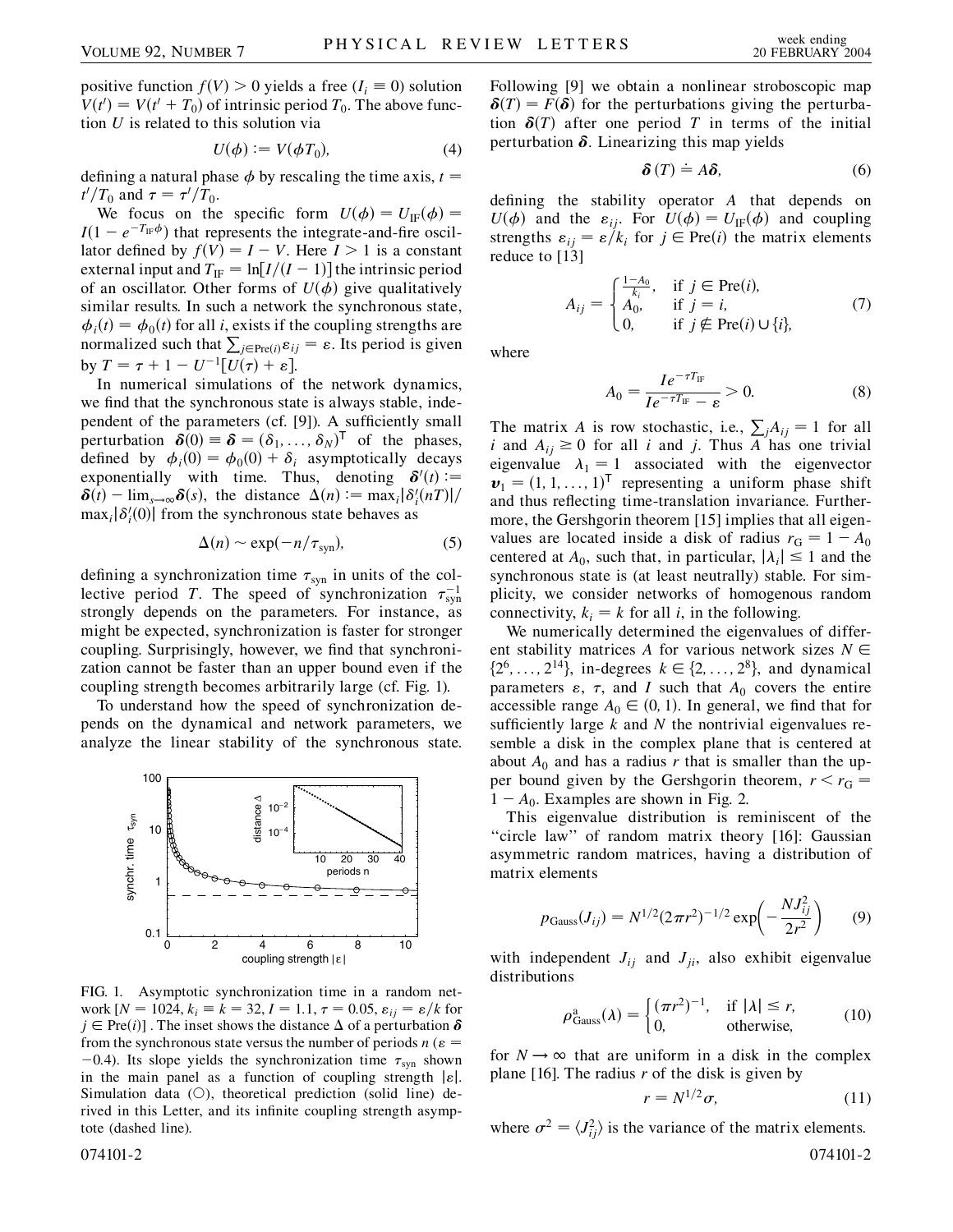

FIG. 2 (color online). Distribution of eigenvalues  $\lambda_i$  of two stability matrices *A* in the complex plane  $(I = 1.1, \varepsilon = -0.2,$  $\tau = 0.05 \Rightarrow A_0 \approx 0.83$ ;  $k = 8$ ) for networks of (a)  $N = 32$ , (b)  $N = 512$  oscillators. For large networks, the nontrivial eigenvalues seem to be distributed uniformly on a disk in the complex plane. The prediction from random matrix theory [Eq. (14)] is indicated by a circle. The arc through the trivial eigenvalue  $\lambda_1 = 1$  is a sector of the unit circle.

Interestingly, we find that the radii of the eigenvalue distributions of the above stability matrices (7) agree well with the radii obtained from Eq. (11) if  $\langle J_{ij}^2 \rangle$  is replaced by the variance of the elements of the stability matrices shifted such that they also exhibit a zero average eigenvalue. To directly compare the eigenvalues of the stability matrices, which have average eigenvalue  $[\lambda_i] :=$  $\frac{1}{N} \sum_{i=1}^{N} \lambda_i = A_0$  to those of the Gaussian ensemble, we transform  $A'_{ij} = A_{ij} - \delta_{ij}A_0$  shifting the average eigenvalues to  $[\lambda'_i] = 0$ . Here  $\delta_{ij}$  denotes the Kronecker delta,  $\delta_{ij}$  = 1 if *i* = *j* and  $\delta_{ij}$  = 0 if *i*  $\neq$  *j*. For the variance of  $A<sup>′</sup>$  we obtain

$$
\sigma_{A'}^2 = [A_{ij}^{\prime 2}] - [A_{ij}^{\prime}]^2 \tag{12}
$$

$$
=\frac{1}{N}\left(\sum_{\substack{j=1\\j\neq i}}^{N}A_{ij}^2-\frac{(1-A_0)^2}{N}\right).
$$
 (13)

For identical nonzero coupling strengths, the off-diagonal sum is exactly equal to  $\sum_{j=1, j\neq i}^{N} A_{ij}^{2} = (1 - A_{0})^{2}/k$  such that, using (11), we obtain the random matrix theory prediction

$$
r_{\text{RMT}} = N^{1/2} \sigma_{A'} = (1 - A_0) \left(\frac{1}{k} - \frac{1}{N}\right)^{1/2}.
$$
 (14)

for the radius *r* of the disk of eigenvalues of the stability matrices *A* [17].

We verified this scaling law (14) for various dynamical parameters  $A_0$  (determined by different *I*,  $\varepsilon$ , and  $\tau$ ), network sizes *N*, and in-degrees *k* and found excellent agreement with numerically determined eigenvalue distributions; see, e.g., Fig. 2. To quantify the accuracy of the prediction (14), we numerically estimated the radius of the distribution of the nontrivial eigenvalues of *A* for various *N*, *k* as well as  $A_0$ . Results from two different estimators are shown in Fig. 3. The real part estimator  $r_{\text{Re}} := \frac{1}{2} [\max_{i \neq 1} \text{Re}(\lambda_i) - \min_{i \neq 1} \text{Re}(\lambda_i)]$  estimates the radius from the maximum spread of eigenvalues par-074101-3 074101-3

allel to the real axis. Typically,  $r_{\text{Re}}$  should give an estimate that is slightly inaccurate because it is based on two eigenvalues only. This is circumvented by the average estimator  $r_{av} := \frac{3}{2} \frac{1}{N-1} \sum_{i=2}^{N} |\lambda_i - [A_0 - (1 - A_0)N^{-1}]|$ that estimates the radius  $r$  of a circle from the average distance  $\langle d \rangle$  of eigenvalues from its center, because  $\langle d \rangle$  = dramate  $\langle u \rangle$  or eigenvalues from its center, oceanse  $\langle u \rangle =$ <br> $\int_0^{2\pi} \int_0^r r'^2 \rho(r') dr' d\varphi = \frac{2}{3}r$  if we assume a uniform density  $\rho(r')$  according to (10). Here we take the center of the disk to be the average  $\langle \lambda_i \rangle_{i \geq 2} = A_0 - (1 - A_0)N^{-1}$  +  $O(N^{-2})$  of the nontrivial eigenvalues. Varying *k* at fixed *N* as well as *N* at fixed *k* yields excellent agreement between the numerical data and the theoretical predictions for sufficiently large *N* and *k* (Fig. 3). Varying the coupling strength  $|\varepsilon|$  and thus  $A_0$  yields equally good agreement (cf. Fig. 1).

The radius (14) implies a prediction for the synchronization time [see (5)]

$$
\tau_{syn} = -1/\ln(A_0 + r_{RMT}),\tag{15}
$$

in terms of the (in modulus) largest nontrivial eigenvalue  $\lambda_{\rm m} \approx A_0 + r_{\rm RMT}$ . With increasing coupling strength  $|\varepsilon|$ , the synchronization time decreases. However, the speed of synchronization  $\tau_{syn}^{-1}$  is bounded by a finite speed for arbitrary large  $|\varepsilon|$ : Even if  $|\varepsilon| \gg 1$  and thus  $A_0 \ll 1$ , the largest nontrivial eigenvalue asymptotically becomes  $\lambda_{\rm m} \approx k^{-1/2}$  for large *N*. Thus, the shortest synchronization time

$$
\tau_{\rm syn}^{|{\varepsilon}| \to \infty} = \frac{2}{\ln k} \tag{16}
$$

is limited by the network connectivity (cf. the asymptote in Fig. 1). This means that even for arbitrary strong interactions, the speed of synchronization stays finite. Furthermore, at fixed  $k$ , the synchronization time also cannot exceed a certain maximum, even if the network size *N* becomes extremely large (cf. Fig. 3). This bound



FIG. 3. Scaling of the radius *r* of the disk of nontrivial eigenvalues. Main panel displays the radius *r* as a function of network size *N* for fixed  $k = 32$ . Symbols display  $r_{\text{Re}}(\times)$  and  $r_{\text{av}}$  (O). Inset displays *r* as a function of *k* for fixed  $N = 1024$ . Dots display numerical data of  $r_{av}$ . In the main panel and the inset, lines are the theoretical estimate  $r_{RMT}$  [Eq. (14)]. Other parameters are as in Fig. 2.